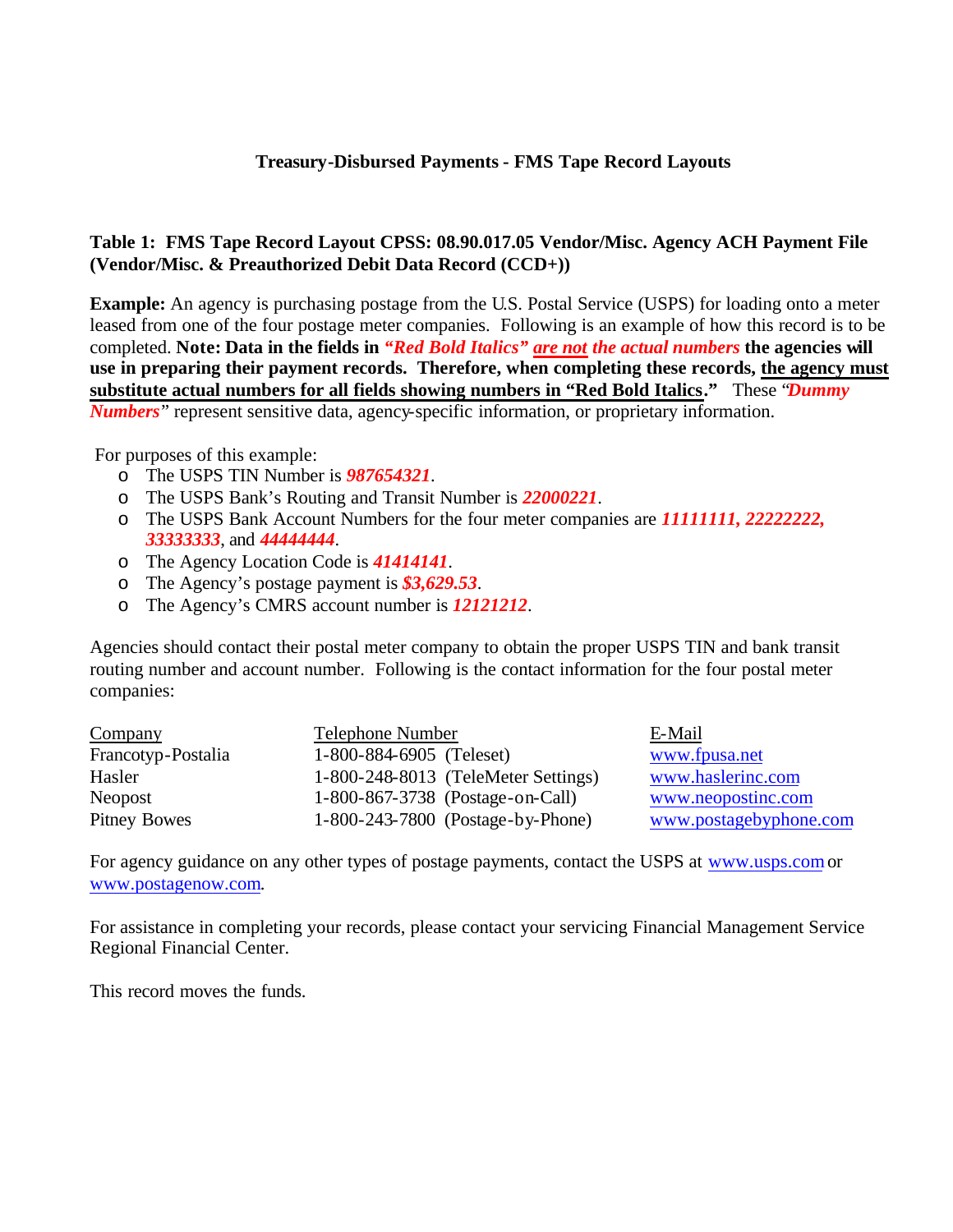| <b>Field</b><br>No. | <b>Agency Payment</b><br>Data for USPS                                                  | <b>Agency</b><br><b>Payment Data</b><br>for USPS<br>(Hasler) | <b>Agency</b><br><b>Payment Data</b><br>for USPS<br>(Francotyp-<br><b>Postalia</b><br><b>Teleset</b> ) | <b>Agency Payment</b><br>Data for USPS<br>(Neopost) | <b>Agency</b><br><b>Payment Data</b><br>for USPS<br>(Pitney Bowes) |
|---------------------|-----------------------------------------------------------------------------------------|--------------------------------------------------------------|--------------------------------------------------------------------------------------------------------|-----------------------------------------------------|--------------------------------------------------------------------|
| $\mathbf{1}$        | Payee or Vendor<br>Taxpayer<br>Identification<br>Number (TIN)<br>(US Postal<br>Service) | 987654321                                                    | 987654321                                                                                              | 987654321                                           | 987654321                                                          |
| $\overline{2}$      | Record Code                                                                             | $\mathbf{A}$                                                 | $\mathbf{A}$                                                                                           | $\mathbf{A}$                                        | $\mathbf{A}$                                                       |
| 3                   | Amount                                                                                  | 362953                                                       | 362953                                                                                                 | 362953                                              | 362953                                                             |
| $\overline{4}$      | Line Code                                                                               | $\mathbf{V}$                                                 | $\mathbf{V}$                                                                                           | $\mathbf{V}$                                        | $\overline{\mathbf{V}}$                                            |
| 5                   | <b>Agency Location</b><br>Code                                                          | 41414141                                                     | 41414141                                                                                               | 41414141                                            | 41414141                                                           |
| 6                   | Name of Account<br>Holder                                                               | <b>USPS</b> (Pitney<br>Bowes)                                | <b>USPS</b> (Hasler)                                                                                   | <b>USPS</b> (Francotyp-<br>Postalia)                | <b>USPS</b><br>(Neopost)                                           |
| $\overline{7}$      | <b>Blank</b>                                                                            |                                                              |                                                                                                        |                                                     |                                                                    |
| 8                   | <b>Account Code</b>                                                                     | $\mathbf C$                                                  | $\mathcal{C}$                                                                                          | $\mathcal{C}$                                       | $\mathbf C$                                                        |
| 9                   | <b>Routing Transit</b><br>Number                                                        | 22000221                                                     | 22000221                                                                                               | 22000221                                            | 22000221                                                           |
| 10                  | RTN Check Digit                                                                         | 9                                                            | 9                                                                                                      | 9                                                   | 9                                                                  |
| 11                  | Depositor<br><b>Account Number</b>                                                      | 11111111                                                     | 22222222                                                                                               | 33333333                                            | 4444444                                                            |
| 12                  | Addenda<br>Payment ID<br>Information                                                    |                                                              |                                                                                                        |                                                     |                                                                    |
| 13                  | <b>TOP Eligibility</b>                                                                  | ${\bf N}$                                                    | $\mathbf N$                                                                                            | $\mathbf N$                                         | ${\bf N}$                                                          |

**Vendor/Misc. & Preauthorized Debit Data Record (CCD+)**